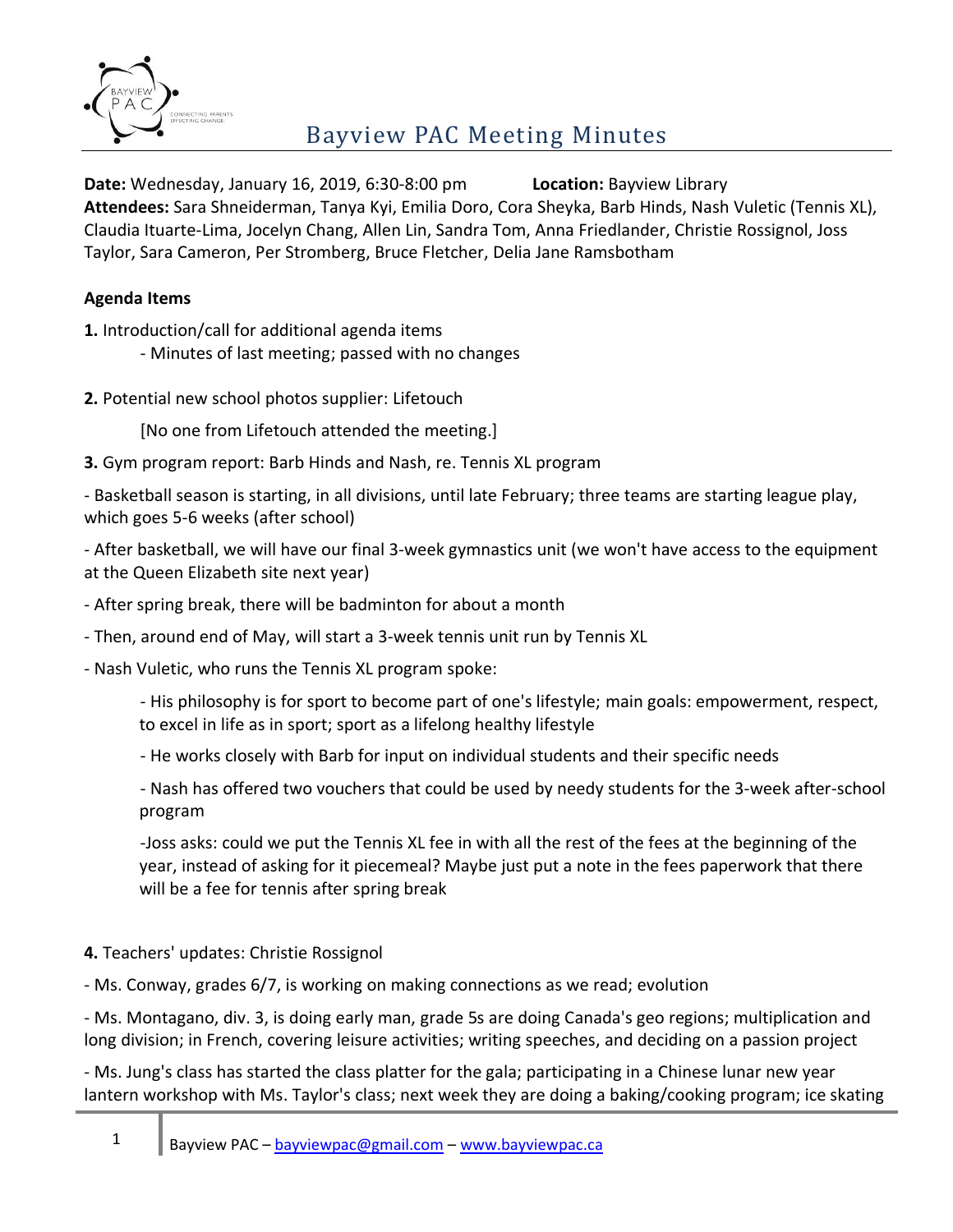

# Bayview PAC Meeting Minutes

is coming up; they are participating in an aboriginal beading workshop along with several other classes (contact for the workshop: Gem Veranda Beading Workshops)

- Ms. Lao's Kinder class has started show and tell; they are starting a home reading program; in math, they are working on patterns

- Ms. Taylor's class have finished their gala platter; they have been doing cooking; they are working on "roots of Empathy" with a baby, and being active listeners; they are wrapping up a community jobs unit

- Ms. Linton's class has a new student; salmon eggs are coming soon; they are doing socials with our Indigenous coordinator; they finished their last ice skating trip

- Ms. Kochan's class just started show and tell; they are starting a pirate unit and words that have "R"; they went to a pirate session at the Maritime Museum; they are working on a science unit about the five senses; they look forward to the 100th day of school approaching. They might need parent help with their gala platter.

- Ms. Rossignol's class is studying local Native peoples; they have two new students (a Korean exchange student and a student who is back from several years in Germany); they are starting a unit on growth mindset

**5.** Principal's update: Birgitte Biorn

- Thank you to the PAC for a great Holiday Market

- Delia Jane Ramsbotham had a suggestion for next year: her son (grade 3) worked the table of class crafts alongside her, and he really enjoyed doing the math and handling money; there were other kids wondering how he got to do it; we could have kids man the class crafts tables at future markets

- We have 4 or 5 new families in the last month, mostly in the grade 2/3 range

- Ms. Biorn has been going around to the classes to talk about the seismic process; reassuring them that it will still be the same Bayview community and furniture and everything, just re-located to Queen Elizabeth; she has been showing them Google Maps view of the site

- The kids all want to know if there will still be all the events, including assemblies

- Ms. Biorn is explaining to them that we will be packing and cleaning up for the move to QE; we'll be riding a bus up and back; all classes will be together at QE, without use of the Annex

- Status of the seismic rebuild

- We are in final stages of city approval for the design

- There was a meeting yesterday with the project office and the architects; the city sent a list of questions based on the original design submission; architects will send responses back soon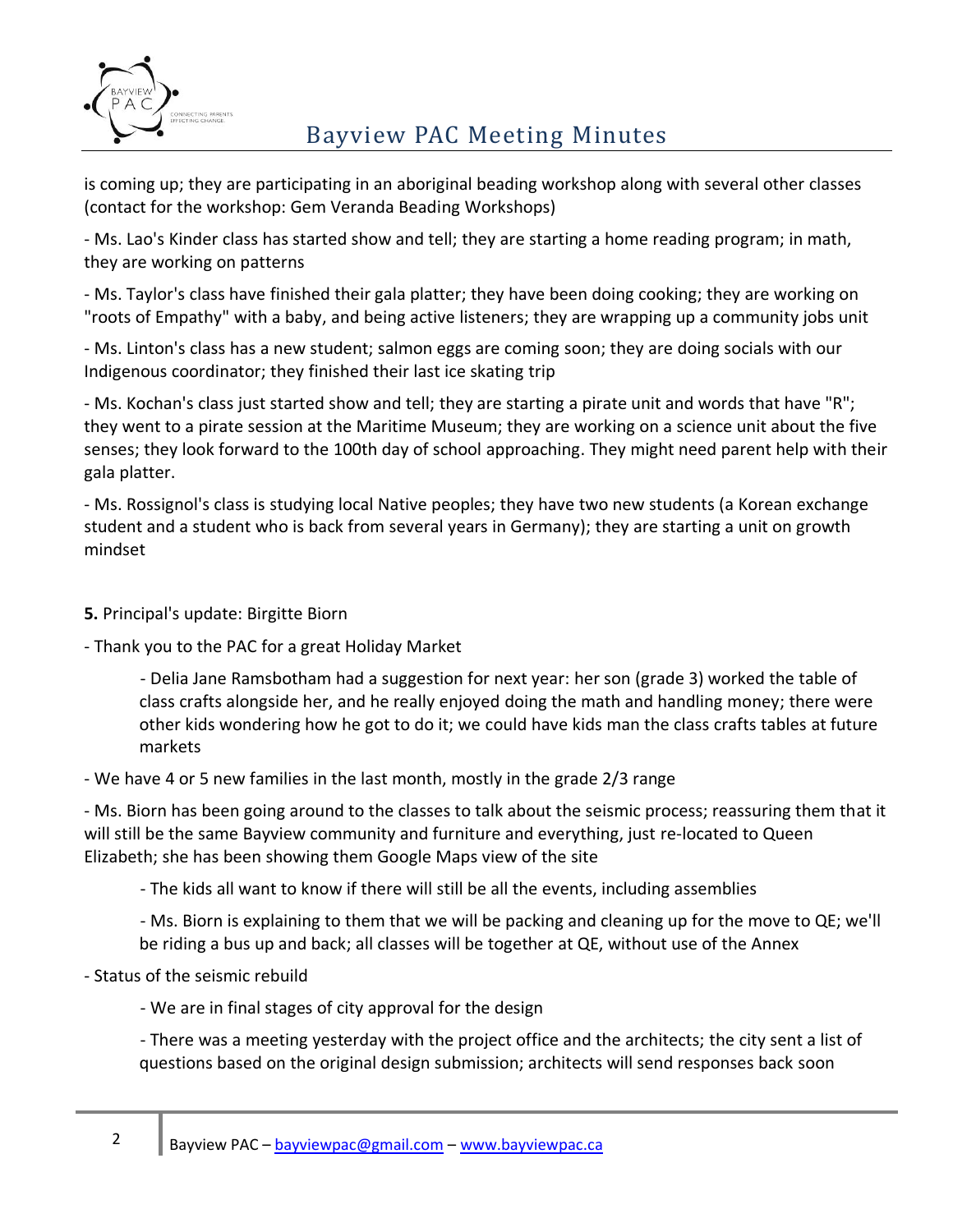

- Staff have started purging and cleaning out. There is VERY limited storage space at QE, so it is important to get rid of anything without a certain usefulness

- Tomorrow Ms. Biorn will walk around the school with Anthony Kwan, who supervises the moves for seismic replacement projects: he will help us determine which furniture to keep and take, what the process will be for common areas, how to clean out and move storage areas

- Ms. Biorn met with Kathy O'Sullivan (recently retired district principal for seismic projects), who will spearhead working through archives to sort and preserve—including antique furnishings and memorabilia. Her advice: whatever we do, we need to catalogue thoroughly and have a complete inventory; label bins thoroughly

- All archival materials are being moved from library storage cabinets into the empty room 104, for sorting through

- Tanya will put out a call to people who had expressed interest in archive work, and maybe also to the parents at large, in case there are more people with interest (a wider call can be put out by the initial group, once there's a strategy in place)

- The VSB's digital archives are very small, and might not have space for our materials

- Sarah Schneiderman has been talking to a UBC Anthropology grad student and they have put in an application to VSB to do digital archiving

- we need to keep very careful track of what stuff gets put into storage and brought back; do full inventory and photographs

- busing: two buses being provided, these will have to go back and forth to take everyone

- PAC will need to raise funds for area rugs for the classrooms, for furniture for learning commons, and for a piece of Primary playground equipment (to join existing pieces when they are reconfigured to fit the new space).

- Theatre group history proposal—Live History, based in Ontario; they go into venues and create productions that incorporate the history of the place

- They do a whole-school production during the day, and also can do an evening event with actors placed around the school in character of characters from neighbourhood's history. Altogether the cost is \$1500 (2 hrs in day, 4 hours in the evening)

- We need to provide them with the research

- They have been booked for June 19

- The Lisa Sars Artstarts grant didn't come through Susan Jung is going to follow up with Artstarts to see why we weren't funded

**6.** JKC update on swing site plans: Tyler Summers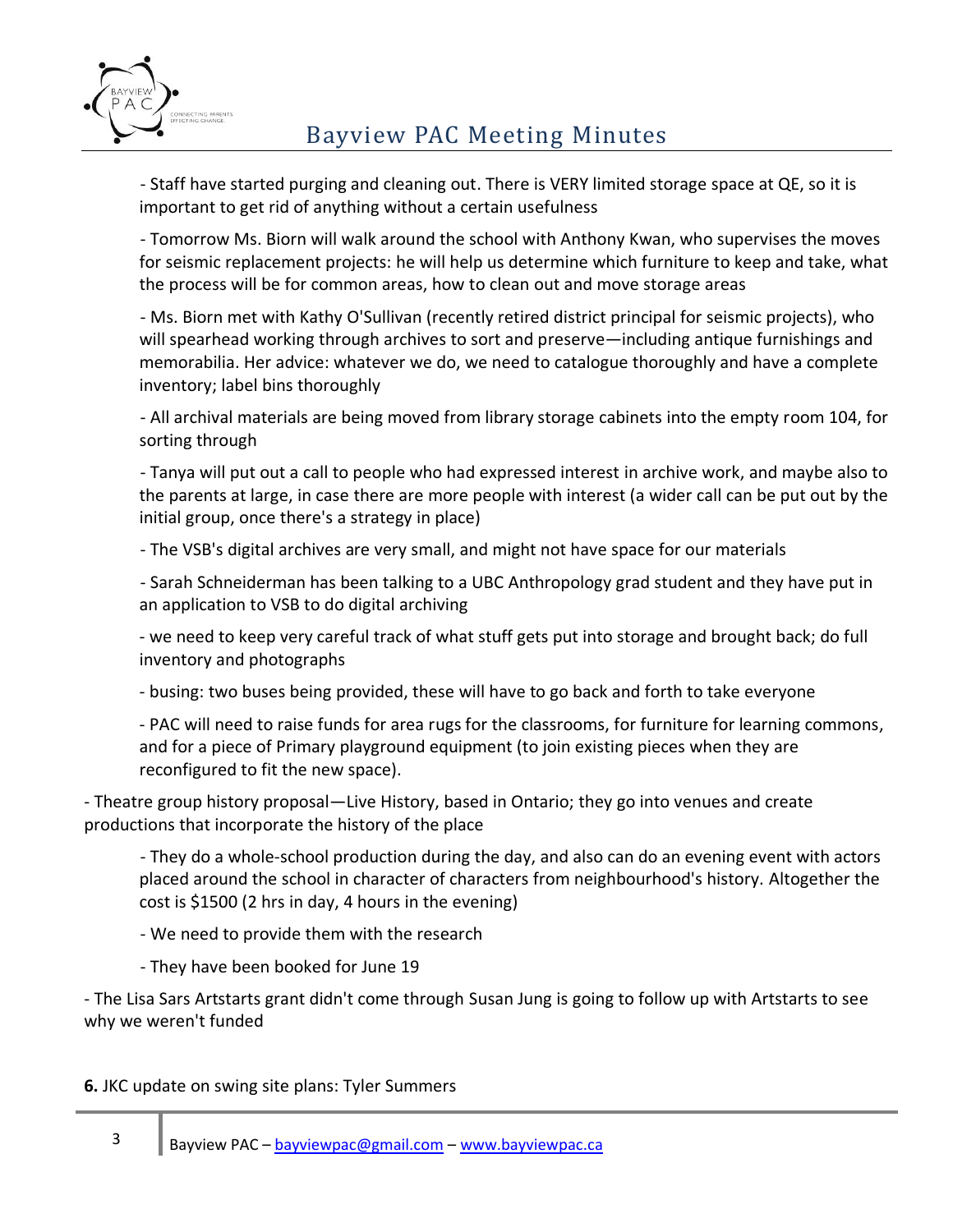

# Bayview PAC Meeting Minutes

*[see Tyler's PowerPoint presentation on the PAC website for additional detail]*

- JCK staff have met with Susy Carr, the Queen Elizabeth school principal

- Summer programming will be offered out of the General Gordon location during the seismic process

- Child care will continue with the same number of places (enrolment was at 78, but the QE space will probably be only about 60, so they have taken only 64 currently)

- The goal is to continue to offer community programs; currently it's 8-10 programs over 3 terms; community programs will probably be only offered in the 2nd and 3rd terms—it would be very difficult in 1st term, as they need to work out the space

- JKC will probably have a dedicated office space in the new school; QE might have office space for them, but it's not certain

- They will definitely offer after-school care at the QE site; they might be able to offer beforeschool care, but not sure yet

- It's not certain what fall enrolment will look like

- Vancouver Coastal Health licensing officers are an unknown—Tyler is not sure how they'll treat the temporary spaces

- We know that we'll need 78 spaces when we return, so we hope to have that many in the new school

**7.** Seismic update: Tanya Kyi

- The preschool has been offered space at the QE annex during the construction

**- Permits:** The city has given the planners a list of small things to fix or clarify, but it looks like (a) we'll be approved in time for the September move to the swing site and (b) we'll get away with only the two parking spots. We've been asked to save one courtyard tree that was slated for removal, so the design has to change slightly to accommodate.

**- Kiln:** The architects have traded an upstairs storage closet for a kiln room. This trade-off of art storage for the kiln has not yet been reviewed by staff. If it is implemented, the PAC will need to pay for additional venting, if needed. Birgitte and Kent are hoping that several upstairs free-standing storage cupboards can move to the new school to help alleviate storage concerns.

**- Archives/memorabilia:** Kathy O'Sullivan is taking charge of this and will be gathering all the materials in room 104 and sorting. I've given her the emails of Sara, Valia (thank you, both), and a few other parent volunteers.

**- Goodbye to Bayview event:** There's a theatre group from Ontario coming in June to do a history performance for the school. The PAC is considering hiring them to be character actors around the school during an evening open house — a sort of community goodbye to the old building.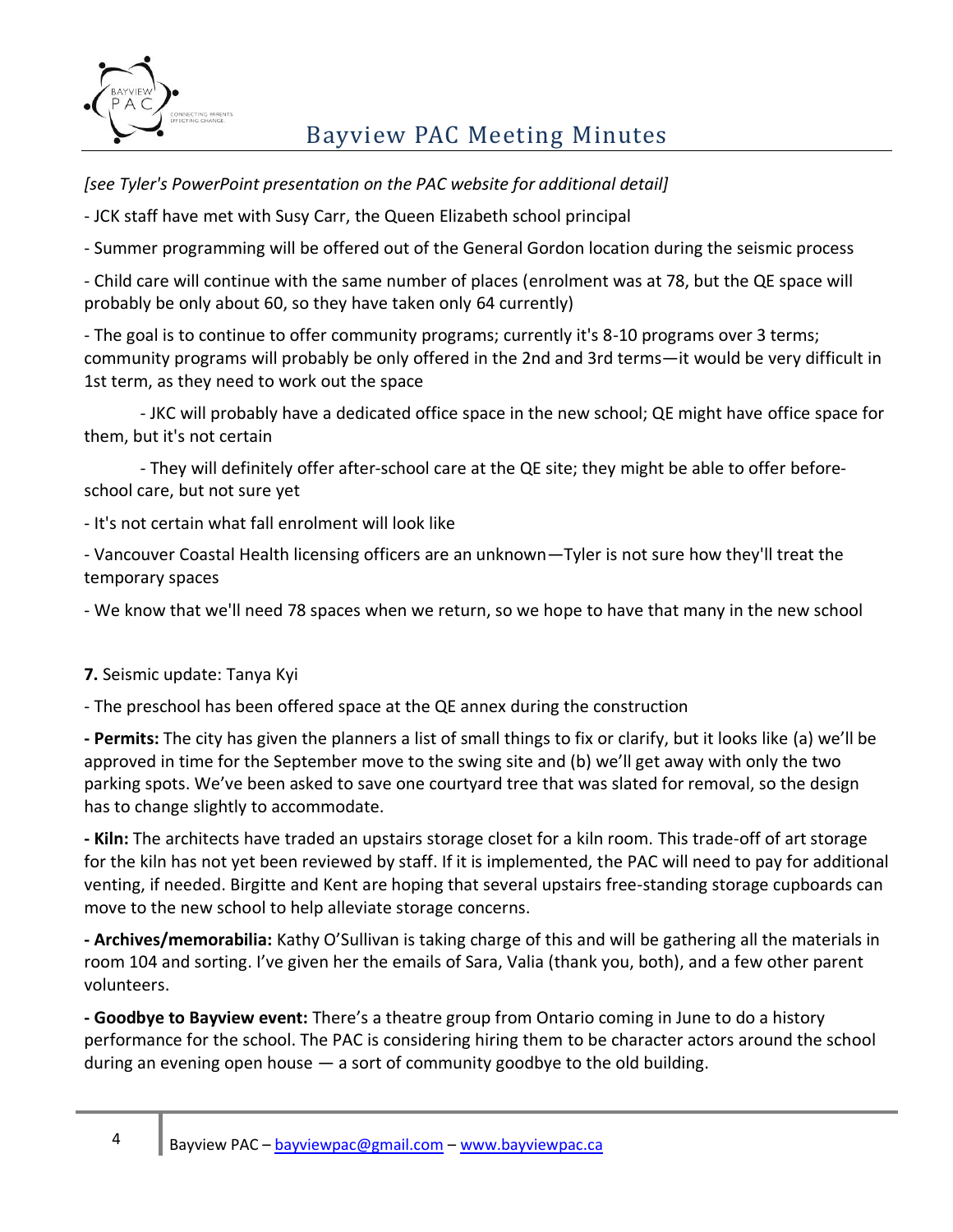

### **- Small design changes/discussions:**

- JKC will likely be funding new foldable lunchroom tables. They are discussing with Birgitte.

- The kitchen has been redesigned to open onto the lunchroom.

- The equipment in the front playground will need to be reconfigured to fit the new space. Habitat playground company is consulting on this, and will provide costs for new equipment as well.

- The PAC exec has asked Birgitte to check if the VSB insures playground equipment during moving and storage.

- Discussion of bussing and necessary supervision is still ongoing.

- Bamboo is still under discussion. There was some sort of lawsuit involving a kid who was poked in the eye by a bamboo stem? The PAC exec is strongly in support of the bamboo.

- It seems we will all fit in the portables and the free Queen Elizabeth classrooms, and we won't need to split Bayview between the Queen E and the Annex sites.

- There is space designated for gardening plots, but not known if there will be a hose bib placed near it

- Question from Emilia: would PAC be able to fundraise for an outdoor storage shed or similar structure? Ms. Biorn is not sure

**- Area Standards:** PAN has asked us to participate in a forum about area standards and seismic upgrades, on January 30th. I have a work event that night. Does anyone else feel inclined? The invitation is below.

**- New leadership!** Last but not least, Cora has agreed to take over the seismic committee next year. As most of you know, she's been on the seismic committee executive for several years and has the admirable talent of getting tons done while appearing completely calm. Thank you, Cora, for shepherding this project into its next stage!

- seismic team aims to get all info to city by end of January

### **8.** Treasurers' update: Emilia Doro/Joss Taylor

- Current balances: regular account: \$ 60,98164; gaming account: \$ 8,888.11

- The Holiday Market raised \$4300 net
- We will do an Easter Purdy's chocolates fundraising order

- We will have a used-book sale in April, probably Aprl 24-26 (Jocelyn Chang is spearheading); posters can be produced through the student council

## **9.** Gala planning update: Joss Taylor

- This is the largest fundraiser of the year; an adult-only evening with onsite child care; February 22
- There will be a silent auction of many items, including class-made platters